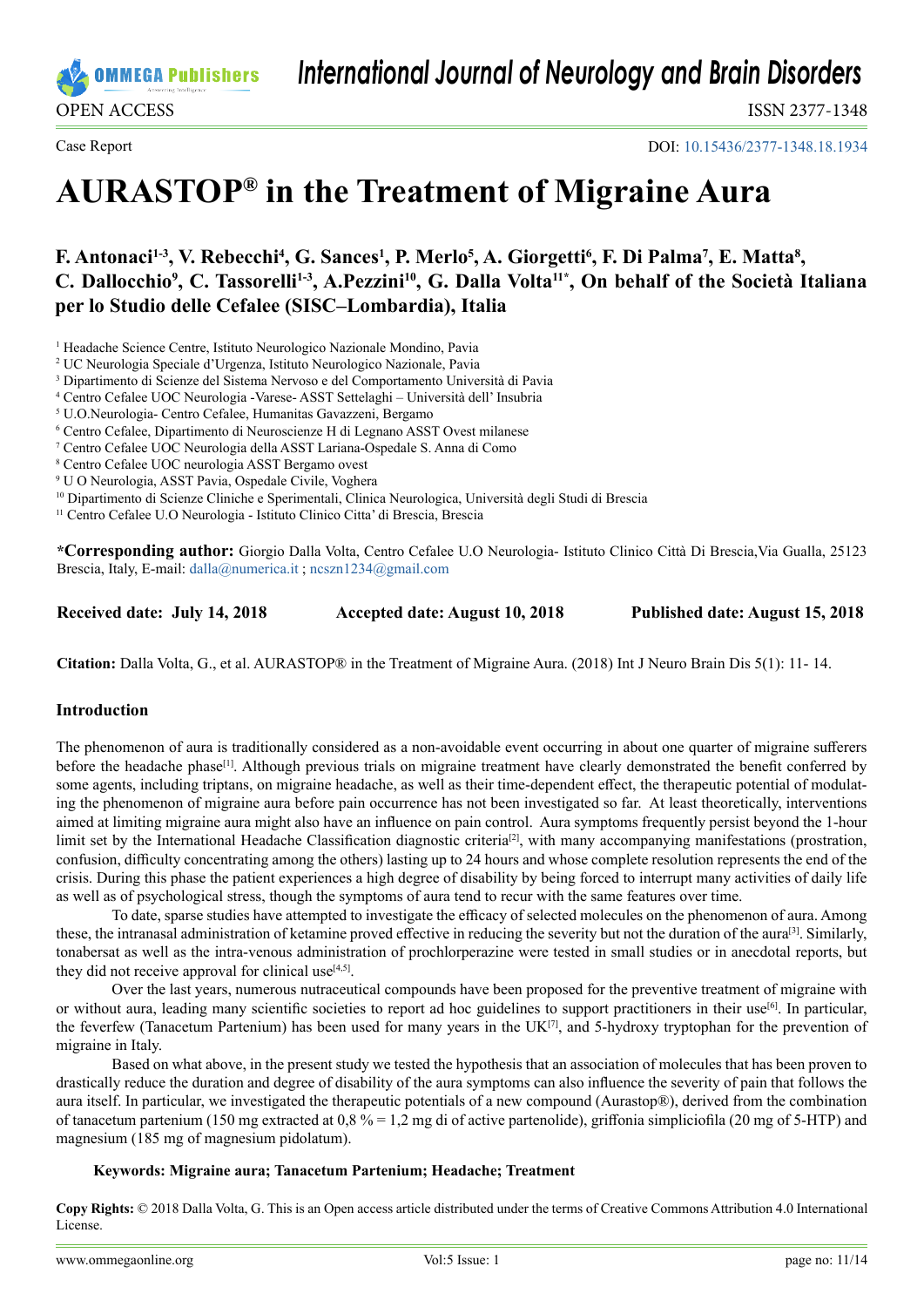# **Patients and Methods**

The present study is supported by the Società Italiana per lo Studio delle Cefalee (SISC), Lombardia section.

# **Participants**

Patients with personal history of headache fulfilling ICHD-3 beta criteria for the diagnosis of migraine with aura were recruited at the Headache Centre of each participating hospitals.

Diagnosis of headache was made by experienced headache specialists, and each patient underwent a detailed clinical and neurological examination.

The following inclusion criteria were considered:

1) age between 18 and 60 years

2) diagnosis of migraine with aura, characterized by at least 3 episodes of aura/year with a minimum aura duration of 20 minutes.

The introduction of a preventive treatment during the observation period was considered an exclusion criterion. This study was an audit of outcome and, as such, according to the Italian guidelines, did not require ethics committee approval.

All participants received the combination of tanacetum parteninum (150 mg extracted at  $0.8\% = 1.2$  mg of active parthenolide), griffonia simpliciofila (20 mg of 5-HTP) and magnesium (185 mg of magnesio pidolate) (Aurastop®).

#### **Study design**

At baseline (t0), the natural history of aura phenomenology was studied. To this purpose, each patient received a migraine headache diary, to keep track of aura and headache characteristics of the following 3 episodes. In particular, aura subtype (only visual, visual and somatosensory, visual, somatosensory and speech/ language symptoms [here defined as complex]) aura duration, disability (on a scale ranging from 0 to 5), presence of concomitant/following headache characteristics (duration, intensity [Visual Analogic Scale, 0 to 10]), use of common pain medications (triptans, nonsteroidal anti-inflammatory drugs), and response to symptomatic treatment were considered.

After 3 episodes of aura (with or without migraine) migraine headache diary of each patient were re-evaluated (t1) considering inclusion/exclusion criteria and aura characteristics. Then, each patient received a blister with 6 tablets of Aurastop®, with the instruction to assume a tablet of Aurastop® at the beginning of the following 3 auras, recording aura characteristics on migraine headache diary as usual and a second tablet at the beginning of the pain (in case pain occurred). Patients were allowed to take the usual pain killer after 1 hour in case of persistent pain. Each patient and migraine headache diary data were further evaluated (t2) after these 3 aura episodes.

The primary end-point of the study was a reduction > 50% of duration and disability of the aura phenomena. The secondary end-point was the modification of the headache features after the aura (in particular, duration, intensity, assumption of usual analgesic-triptans, and efficacy of the pain killer [on a 0 to 5 scale, with 0 indicating no pain and 5 indicating maximum pain severity]).

# **Statistical Analysis**

Dependent variables were compared by McNemar's  $\chi$ 2 analysis.

Wilcoxon's signed rank test was used to compare migraine aura and headache characteristics before and after treatment. Statistical analyses were performed using SPSS 21.0 (IBM SPSS Statistics 2013, Armonk, NY, USA).

# **Results**

Two-hundred subjects with a diagnosis of migraine with aura (ICHD-3 beta criteria) qualified for the present study (mean age  $33 \pm 1,5$  years [range,  $18 - 54$ ], males, 83 [33.2%]). As summarized in Table 1, Aurastop® determined a reduction of the duration of aura (t1 =  $43.2 \pm 19.3$  minutes vs t2 =  $18.2 \pm 10.3$  minutes,  $p < 0.01$ ), as well as of the degree of disability (t1 = 5 [4-5] vs  $t2 = 2$  [1-2],  $p < 0.01$ ). In particular, a 4-5 degree of disability was observed in more than 90% of patients before treatment versus a 1-2 degree in more than 90% of patients after treatment. Furthermore, the characteristics of migraine aura also changed after treatment with Aurastop®, with an obvious reduction of its complexity ( $p > 0.01$ ), as well as of somatosensory manifestations (111 18,5% before treatment vs 20 3,3% after treatment). We also detected a significant reduction of headache crises ( $p <$ 0.01), of pain severity and duration ( $p < 0.01$ ), of the number of analgesics assumed by each patient, and an increased level of efficacy determined by the same analgesics or triptans after treatment with Aurastop®.

**Table 1:** Primary and secondary endpoints

| Migraine characteristics                | Pre-treat-<br>ment | Post-treat-<br>ment | p-value      |
|-----------------------------------------|--------------------|---------------------|--------------|
| Migraine aura                           |                    |                     |              |
| Visual, $n$ $(\%)$                      | 600 (100)          | 594 (99.0)          |              |
| Sensory, n (%)                          | 111(18.5)          | 20(3.3)             | $\leq 0.001$ |
| Complex, $n$ $\left(\frac{9}{6}\right)$ | 29(4.8)            | 1(0.2)              | $\leq 0.001$ |
| Duration, minutes, mean $\pm$ SD        | $43.2 \pm 19.3$    | $18.2 \pm 10.3$     | $\leq 0.001$ |
| Disability $(0-5)$ , median $(IQR)$     | $5(4-5)$           | $2(1-2)$            | ${}_{0.001}$ |
| Headache, n (%)                         | 577 (96.2)         | 451 (76.7)          | $\leq 0.001$ |
| Duration, hours, mean $\pm$ SD          | $48.0 \pm 13.3$    | $3.8 \pm 3.7$       | $\leq 0.001$ |
| Pain intensity (O-10)                   | $5(4-7)$           | $2(1-2)$            | ${}_{0.001}$ |
| Benefit $(0-5)$                         | $2(1-2)$           | $5(4-5)$            | $\leq 0.001$ |
| Use of analgesics, $n$ $(\%)$           | 576 (96.0)         | 372 (79.8)          | ${}_{0.001}$ |



Pre-treatment

**Figure 1:** Histogram of aura duration pre- and post-treatment with Aurastop®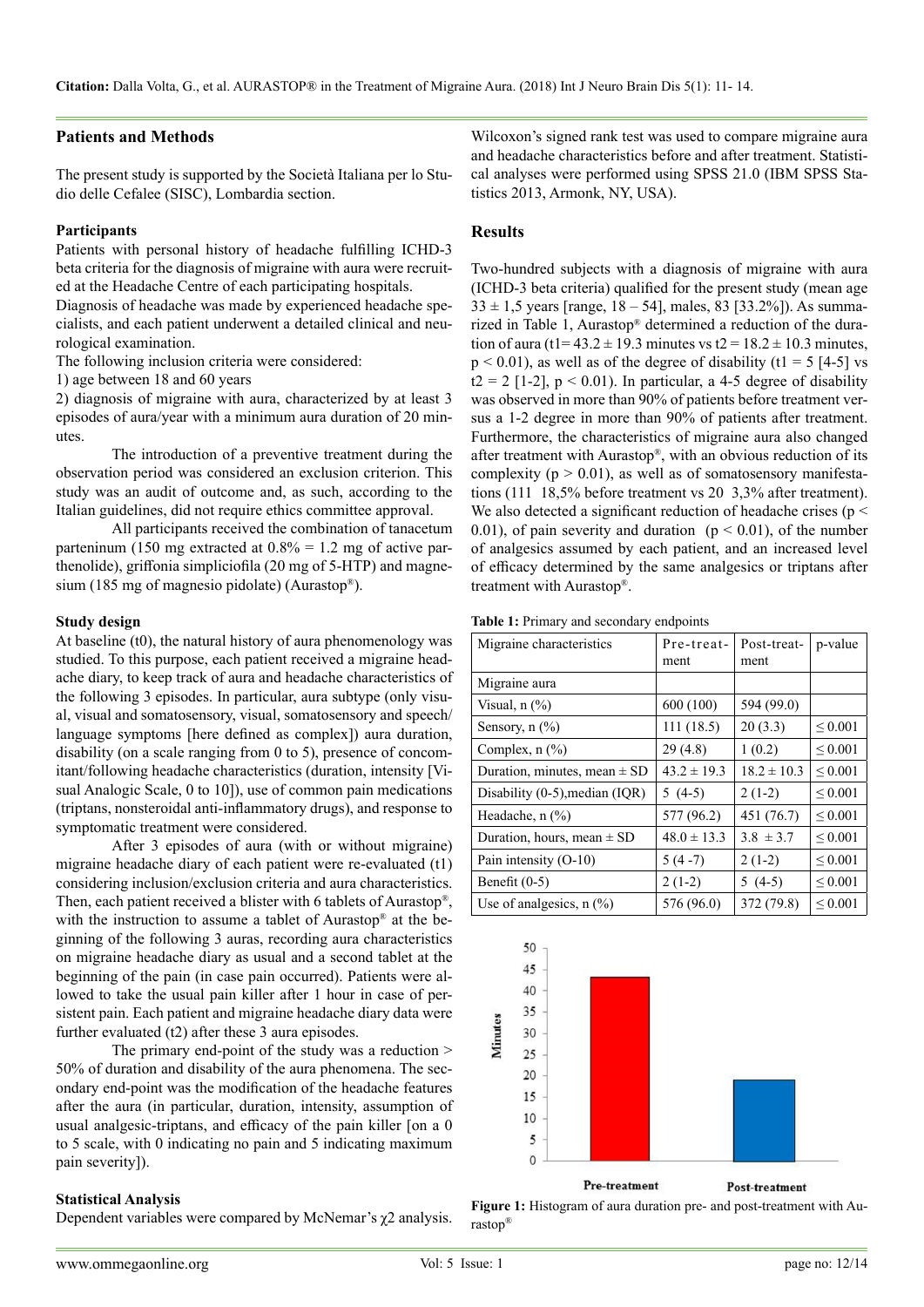



**Figure 2:** Histogram of aura-related disability pre- and post-treatment with Aurastop®



**Figure 3:** Histogram of use of analgesics pre- and post-treatment with Aurastop®

Our data also provide evidence that the eventual assumption of a second tablet of Aurastop® at the beginning of the pain, according to the pre-specified protocol, did not substantially modify pain severity, duration of the headache phase, or the individual sensitivity to analgesics. No major side effects or worsening of migraine characteristics were detected and associated with the use of Aurastop®.

# **Discussion**

The main finding of the present study is the observation of a  $\sim$  96% reduction of self-reported aura episodes in patients who shifted from a standard treatment approach to the regimen including the new compound Aurastop®. Such a reduction concerned not only the duration of aura, but also the degree of disability determined by this phenomenon, which provides support to the hypothesis that Aurastop® may modulate cortical neuronal hyperexcitability and, consequently, modify the clinical features of aura itself. Furthermore, the observation that aura was no more followed by a headache phase in about 30% of patients, that pain severity and duration were significantly reduced, and that the efficacy of analgesics/triptans was increased in patients assuming Aurastop® should be regarded as indirect demonstration that the new compound may interfere with the peripheral-central sensitization and with the TRPA1- and NMDA-dependent synaptic transmission as well.

A number of biologic effects may explain the clinical benefit conferred by Aurastop® in the treatment of migraine aura. First, Mg<sup>+</sup>, a principal component of the new agent, has a well-known inhibitory effect on NMDA receptor activity which is likely to contrast the CSD phenomenon<sup>[8,9]</sup>. Second, 5-HTP influences the kynurenine pathway, leading to an increase of kyna levels which, in turn, further inhibits the activity of NMDA receptors and the activation of the trigemino-vascular system, and also rapidly (kyna passes the blood-brain barrier [BBB]) interferes with CSD and BBB integrity<sup>[10-12]</sup>. Finally, partnolide, the active metabolite of tanacetum partenium, is an active agonist of TRPA1 receptors implicated in the release of CGRP from the perivascular terminals of neurons involved in neurogenic inflammation, the key mechanism leading to head pain $[13]$ . The short delay between oral assumption of Aurastop® and the clinical effect on aura symptoms is well explained by the pharmacokinetic of tanacetum partenium, which, according to several results obtained in animal models<sup>[13]</sup>, is characterized by a very short time for elution (1.3 minutes), absorption  $(\sim$ 3 minutes), and passage through the BBB[\[14\]](#page-3-8).

The results of this new analysis are well in line with those previously derived by the same Authors from a smaller independent cohort<sup>[15]</sup> and emphasize the therapeutic potentials of Aurastop®, though they were obtained in the setting of an observational study without a placebo group. Many molecules, however, have been widely used in medicine for years based only on clinical evidence of efficiency (i.e, beta-blockers for migraine prevention long before the pathogenesis of migraine was elucidated). On the other side, data from animal models provide strong support to the biologic effect of Aurastop®, in particular of one of its components, the 5-HTP and its metabolite Kynurenine acid, in modulating the cortical electric phenomenon underlying migraine aura<sup>[\[11\]](#page-3-10)</sup>.

# **Conclusion**

In conclusion, the results of the present study strengthen the sparse anecdotal observations that Aurastop® may influence the early phases of migraine aura and cortical spreading depolarization resulting in pain and the accompanying symptoms. From a biological perspective, they might be regarded as a step forward in better understanding the basic mechanisms of the cortical hyperexcitability leading to headache.

### **References**

<span id="page-2-0"></span>1. Charles, A., Hansen, J.M. Migraine Aura: New Ideas about Cause, Classification, and Clinical Significance. (2015) Curr Opin Neurol 28(3): 255-260. [PubMed](https://www.ncbi.nlm.nih.gov/pubmed/25923125)│[CrossRef](https://doi.org/10.1097/WCO.0000000000000193)│[Others](https://journals.lww.com/co-neurology/Abstract/2015/06000/Migraine_aura___new_ideas_about_cause,.8.aspx)